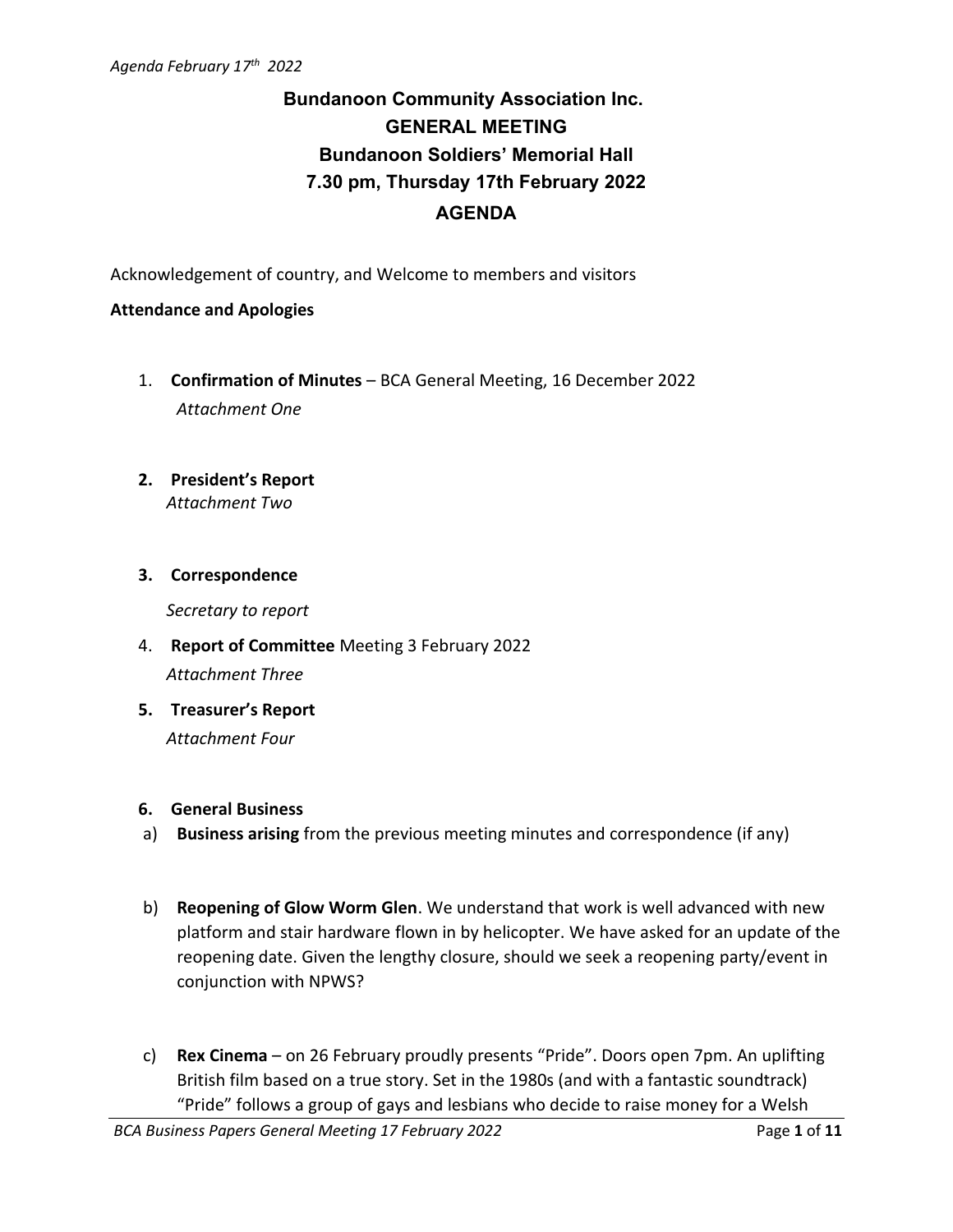village caught in the mining strike. It's the extraordinary story of two seemingly alien communities who form a surprising and ultimately triumphant partnership. \$10 admission. Enjoy a complimentary glass of Tertini wine prior to the movie as they are the first sponsors.

- d) **Gift Cards and Bundanoon on Tap bottles** the "Shop" is now permanently online and can be accessed with the BCA website under the heading shop. These are year round gifts. The cards are six beautiful wildlife images. There is a bonus with the bottle sale, as with every new stainless-steel Bundanoon on Tap water bottle, there is a free retro Bundy on Tap camelbak water bottle.
- e) **AED / CPR bystander exposure sessions** we will be running more of these they will be advertised in the newsletter. If any member would like to assist with the sessions, please see Vice-President, Trevor Wright. The sessions are invaluable in helping to overcome bystander hesitation in the event of coming across a possible sudden cardiac arrest.

#### **7. Subcommittee Activities (or updates)**

- *a) See attachment Five*
- b) Bundanoon Ukesters the Bundanoon Ukesters are planning a "pop-up" Ukulele Festival in the Hall on Saturday 19<sup>th</sup> March. There was a larger festival planned but it has been postponed to October and a smaller one planned to still provide some ukulele happiness.

## **8. Any Other Business or Announcements**

- **9. Guest Speakers – Susy South and Claire Hewat**. Susy and Claire will address the meeting on their proposal for a women's shed in Bundanoon. Claire is the convenor of the Robertson Women's Shed.
- **10. Refreshments**

#### *Next meeting***:**

Annual General Meeting, Thursday 17th March 2022, at 7.30pm in the Bundanoon Soldiers' Memorial Hall followed by March General Meeting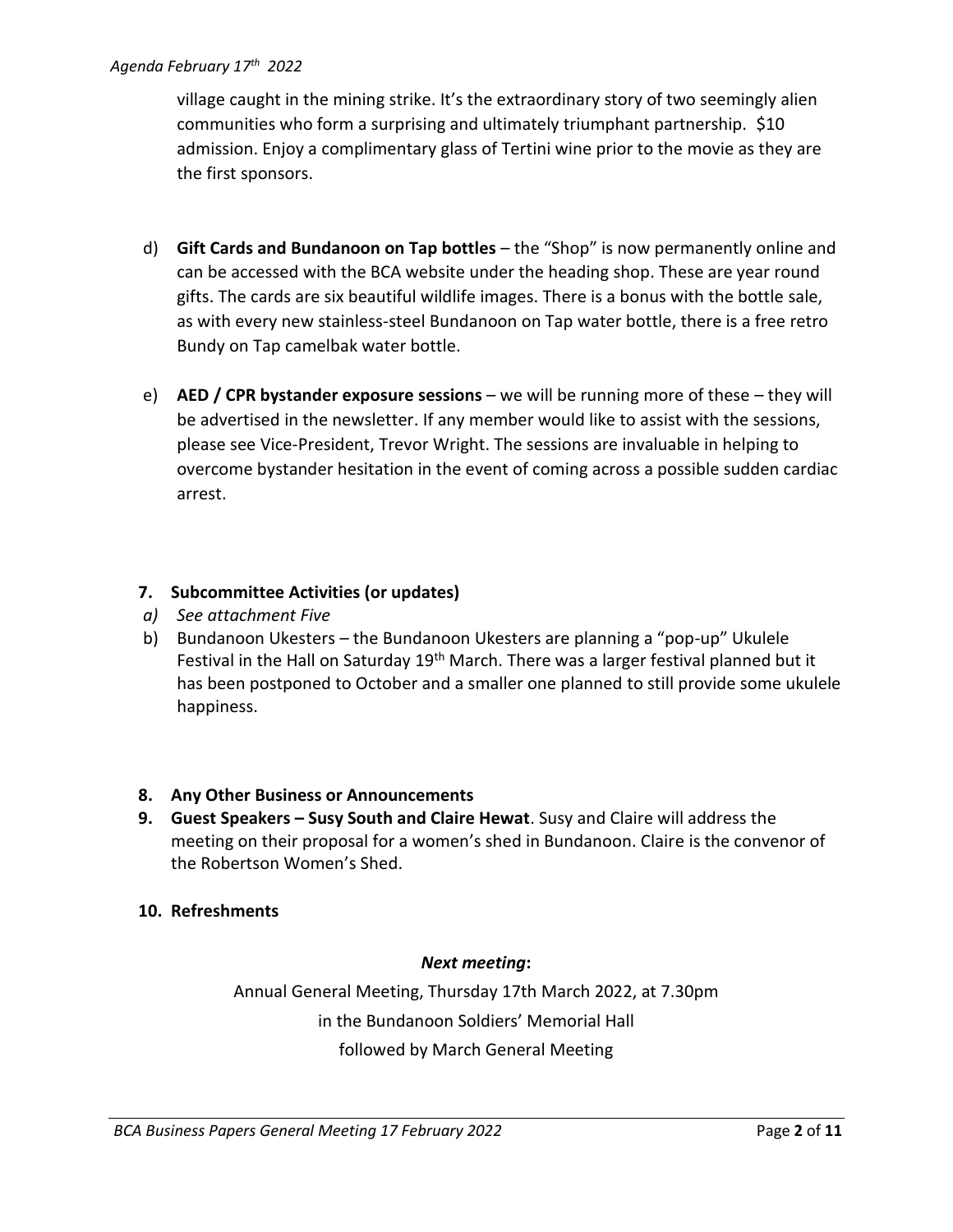# *DRAFT* **Bundanoon Community Association Inc.**

# **GENERAL MEETING Bundanoon Soldiers' Memorial Hall 7.30 pm, Thursday 16 December 2021 MINUTES**

The President, Andy Carnahan, opened the Meeting at 7.35, and delivered the Acknowledgement of Country, and welcomed members and visitors, in particular Angela Williamson, the guest speaker on behalf of ABC Friends.

**Attendance:** 26 members present

**Apologies:** Ted and Cat Ayres, Joy Brown, Peter Gray, Mel Morris, Stuart Reid

**1. Confirmation of Minutes: Moved** Gregory John Olsen**, seconded** Leeanne Tyler-Olsen**, THAT the Minutes of the BCA General Meeting held on 18th November 2021 be confirmed. Carried.** 

#### **2. President's Report**

See the attachment (which had been circulated) containing the President's Report.

#### **3. Correspondence**

- a) email (22.11.2021) from President to WSC about retaining sandstone kerbing outside Hall
- b) email and spreadsheet (10.12.2021) from President about meeting to formulate proposal under the Creative Capital Grant scheme
- c) WSC media release (03.12.2021) about planning now for seasonal hazards
- d) WSC media release (09.12.2021) announcing bulky waste kerbside collections

## **4. Report of Committee Meeting 2 December 2021**

The President delivered the Report (see Attachment 3).

#### **5. Treasurer's Report**

The Treasurer spoke to his Report (see Attachment 4). He commented that BCA is doing fine; there is a slight profit, but some bills are still to come in. The President noted that there is some allowance for the proposed storage facility.

#### **6. Subcommittee Activities**

a) Planning Subcommittee. The President introduced Harvey Grennan who is to be the Convenor of the re-activated BCA Planning Subcommittee. The President also commented that they had agreed on new guidelines for the Planning Subcommittee.

Community input had led to WSC asking more questions about the development proposed for Reg Grundy Drive, and the development of the Old Wingello Road site (DA 22/0258) is still being watched.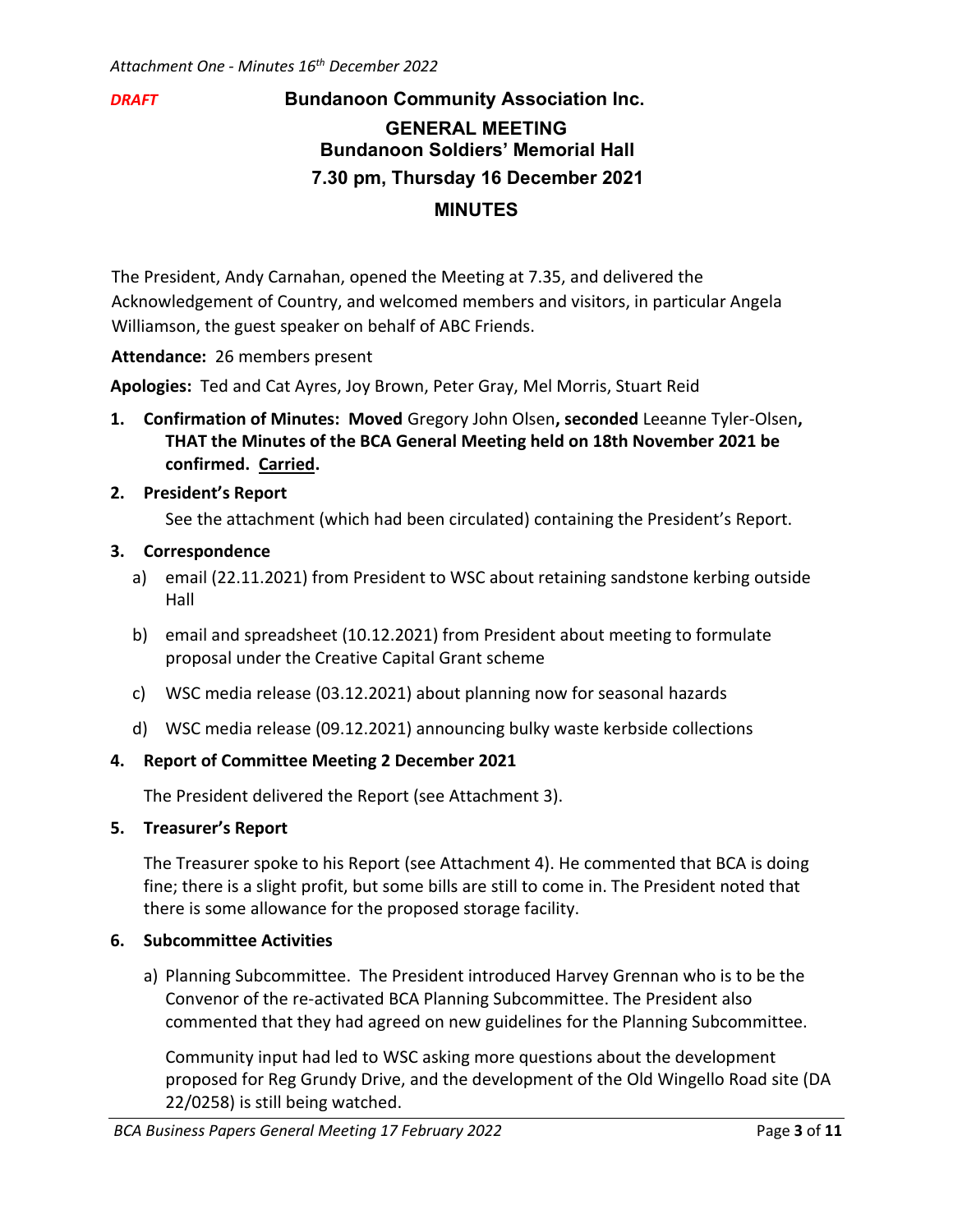- b) The President reported that the present Convenor of the Garden Ramble, Sandy Weir, is moving to Melbourne, and the Committee has approved the appointment of Robin Coombes as her replacement.
- c) Ted Ayres, the new Convenor of the Melting Pot Theatre Subcommittee, announced that two more members had joined the Subcommittee, and that two more actors had been found for the forthcoming production of "Noises Off".
- d) It was announced that there would be a Music@10 concert on 8th January.
- e) In his Report the President also announced that the Welcome Pack has been updated.

## **7. General Business**

- a) **48 Old Wingello Road (DA 20/1144) tree clearing**. The President pointed out that the trees which were removed were all legally removed under the original approved development application (DA 20/1144). Council's development engineers required the front trees to be removed to allow services to be installed. There will be replanting in their place. The second application (DA 22/0258) with the additional six units on top of the first application is still not determined. Council is waiting for some clarification by the applicant and is aware of the concerns raised by the BCA and a number of others about the extra units.
- b) **Amendment to Flag Flying motion**. Neil Wright submitted an amendment to the motion about flying the Aboriginal flag which was passed at the previous (November) General Meeting. After discussion, the wording of the amendment was agreed as follows (the words to be added are underlined):

**Moved** Neil Wright, **seconded** Reg Wade, *THAT the Bundanoon Community Association supports the flying of the Aboriginal Flag on ANZAC Day and Remembrance Day,*  **provided that the Torres Strait Islander flag is also flown***, but recognises the decision for flag flying rests with the body responsible for these commemorative events.* **Carried.**

- c) **Christmas Get Together, Saturday 18 December**. Our Christmas celebrations are on this coming Saturday 18 December. It will consist of a free afternoon Movie Matinee , 'Arthur Christmas', with refreshments at 2pm. Then at 6:30pm to 9pm the Hall will open for informal drinks and nibbles. If residents have not yet booked, they are asked to please do so soon. Details are: Movie [https://www.trybooking.com/BVVHC,](https://www.trybooking.com/BVVHC) Get Together [https://www.trybooking.com/BVVHQ.](https://www.trybooking.com/BVVHQ) The Covid-19 rules are to be relaxed after 15 December.
- d) **Hall upgrade – Creative Capital Grant submission**. A small group met to refine the submission. We are prioritising two safety aspects – access to the audio-visual Loft and replacing the existing screen on the stage. We are also looking to upgrade the data projector, and, as part of access to the Loft, to consider ways to let people see into where the old projector is now housed; it is now a rare example of a 35mm projector booth.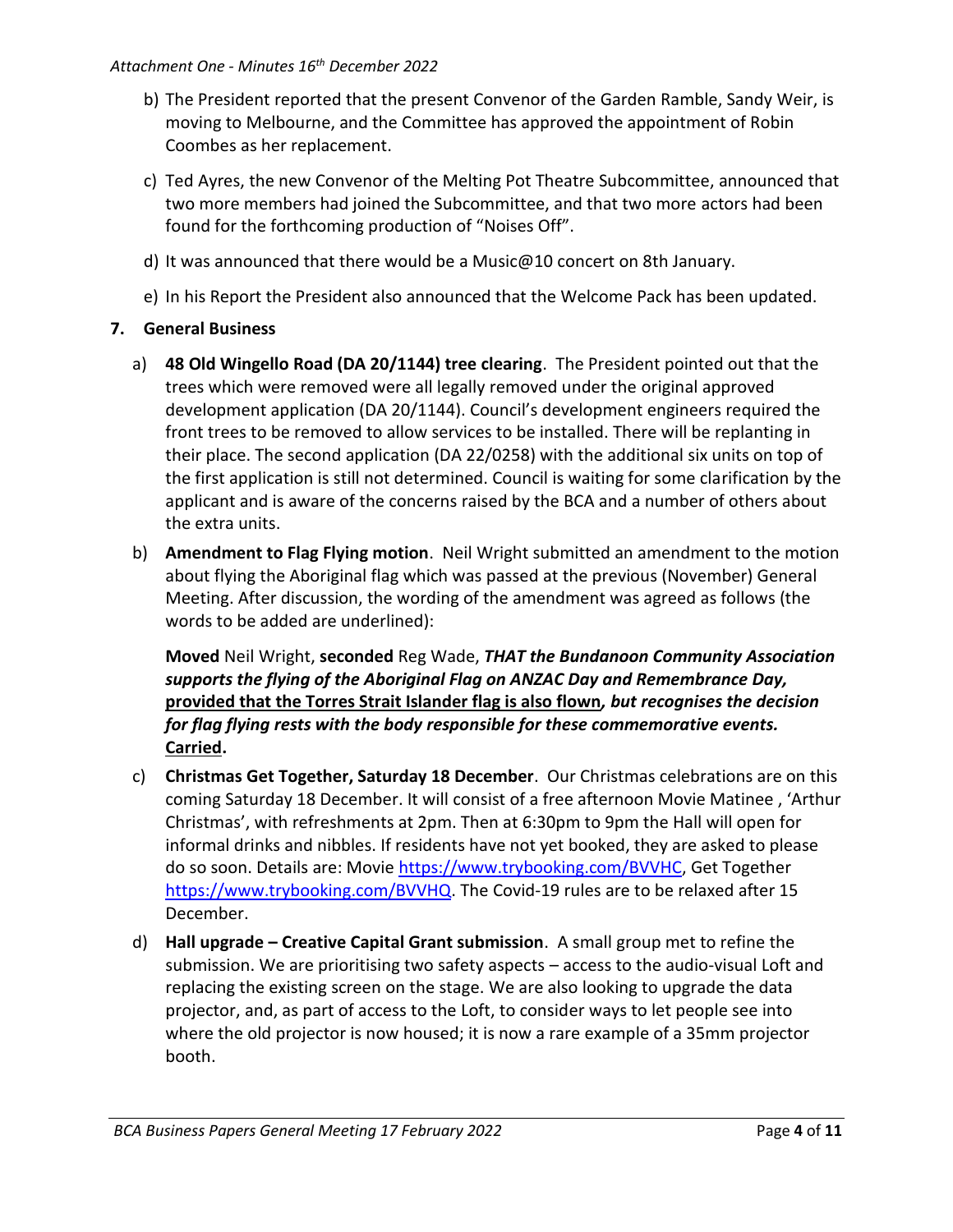The President showed the plans for the Loft on the screen, and commented on various aspects.

- e) **Gift Cards and Bundanoon on Tap bottles**. BCA has a small online gift shop selling gift cards. The cards are six beautiful images from the 2021 calendar. There is a bonus with the bottle sale, as with every new stainless-steel Bundanoon on Tap water bottle, there is a free retro Bundy on Tap Camelbak water bottle. You can purchase cards and bottles at<https://bundanoon-community-association-inc.square.site/> There were cards for sale after the meeting.
- f) Leeanne Tyler-Olsen moved a vote of thanks to the Committee, and especially the President, Andy Carnahan, for all the work they had done on behalf of the BCA during a difficult year. The motion was carried with applause.
- g) Neil Wright drew attention to the fact that this year was the 150th anniversary of the Bundanoon Primary School. It had been somewhat lost in the difficulties of the year. Neil moved, and Henk Janssen seconded, **THAT the School be congratulated on this milestone in its history. Carried**.

#### **Guest Speaker**

The Vice President introduced the Guest Speaker, Angela Williamson, from ABC Friends. She spoke about the history of the ABC and the decline in government funding, which was a cause for concern.

#### **8. Refreshments**

The business of the Meeting ended at 8.15, and following the Guest Speaker's presentation refreshments were served (with thanks to Lyndell Giuliano for preparing them).

#### *Next Meeting***:**

General Meeting, Thursday 17th February 2022, at 7.30pm in the Bundanoon Soldiers' Memorial Hall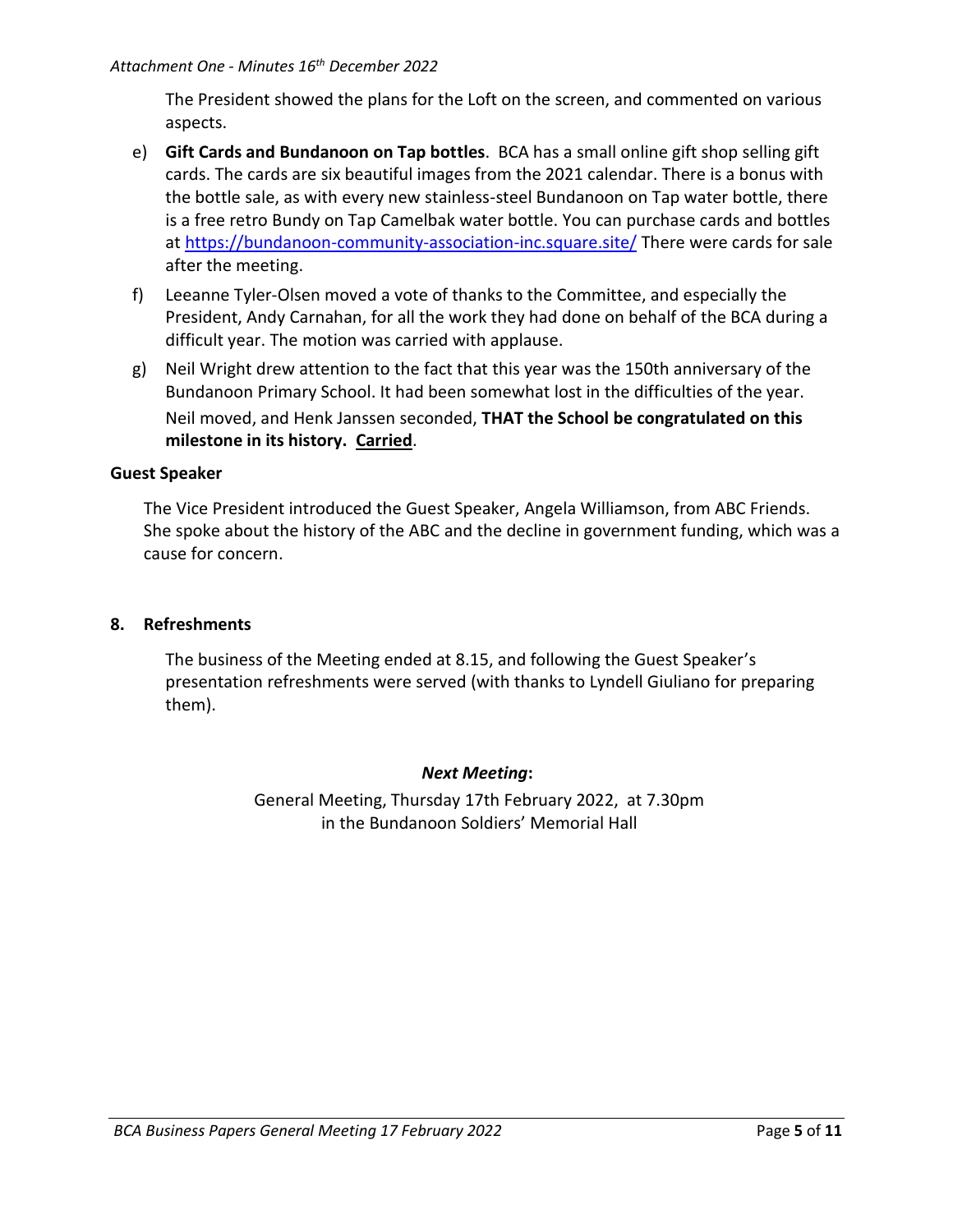# **PRESIDENT'S REPORT FOR FEBRUARY GENERAL MEETING**

Our Christmas Cheer was the highlight of the past three months. Council installed a 9-metre-high Christmas Tree near the bus shelter on the main street which provided a festive atmosphere. It looked spectacular.

Our Council funded Christmas events were goldilocks moments. A change of date (Saturday 18<sup>th</sup> December) to coincide with the break in restrictions, Omicron not yet rampart, a rare sunny day (until the downpour at 10pm) all allowed us to put on a kid's movie matinee (Arthur Christmas) and then a social (BYOG) evening in the Hall. Doors all open to maximise airflow and outside "popup" performances by Bundanoon Sings!, Serendipity the Choir and the Bundanoon Ukesters. We supported our local businesses by providing finger food which the grant paid for. It was a wonderful night. Probably 150 to 200 over the course of the evening.

Covid-19 now confuses us with the lack of precision for Community Halls. The "no singing, no dancing" does not apply to practice or performances or apparently to Community Halls. Check-in is encouraged but not mandatory for Halls. Masks mandatory. At version 15 of our Covid Safety Plan we have given up!

We ran our first defibrillator sessions (Andy and Trevor). The main lesson was not what we expected. It is that the chest compressions on a feedback manikin really stick with people. They are physical and you need to be able to kneel down. Actually, doing the compressions gave people confidence, even those who had rusty qualifications. Applying the AED is simpler, and the prompts are simply followed/obeyed. So far about 20 people have done the sessions. Our main concern now is how to encourage more people to attend. It is free and it is an important social obligation skill. We are working on that…

Annual General Meeting – March 17, 2022, is our Annual General Meeting. It is an important meeting to elect the Committee, formalise the finances and report on activities of the Association.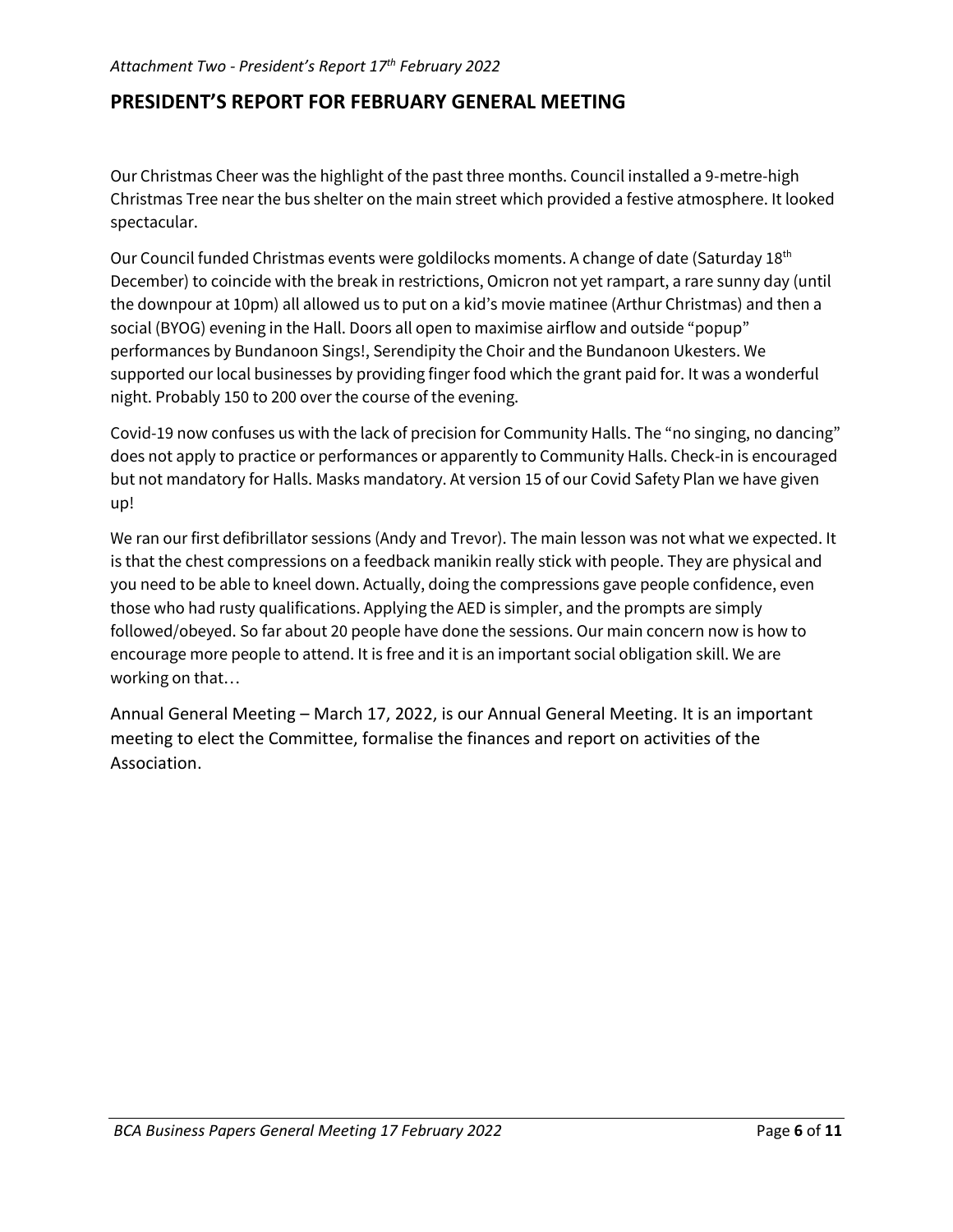# **COMMITTEE UPDATE – February 2022**

The Committee held their first meeting for 2022 on 3 February. Below are items provided for information or comment that were discussed or decided that are not in the business for this general meeting. If you have any questions or would like clarification, please raise this at the end of general business.

**Planning Subcommittee** – it was suggested the Planning Subcommittee be renamed the **Planning and Development Subcommittee** to reflect the strategic (Planning) and the current Development. The Committee endorsed the proposal.

**Rex Cinema wineries sponsorship** – Rex Cinema proposed approaching local wineries to provide wine on movie nights. In return they will get an advertisement on the screen before the showing. The Committee endorsed the proposal.

**Rex Cinema new banners** – Rex Cinema proposed updating their banners on the approaches to Bundanoon with a fresh look and a simple message along the lines of Film this Saturday. The Committee endorsed the proposal.

**Footpaths** – The BCA put a footpath proposal to Council, and also made comment on Council's Draft 21/22 budget that there was no funding for new footpaths across the Shire for the next three years. The adopted budget makes mention on \$500,000 being allocated. We have written to Council asking for an update on this and to request they undertake the "shovel ready" proposal we made.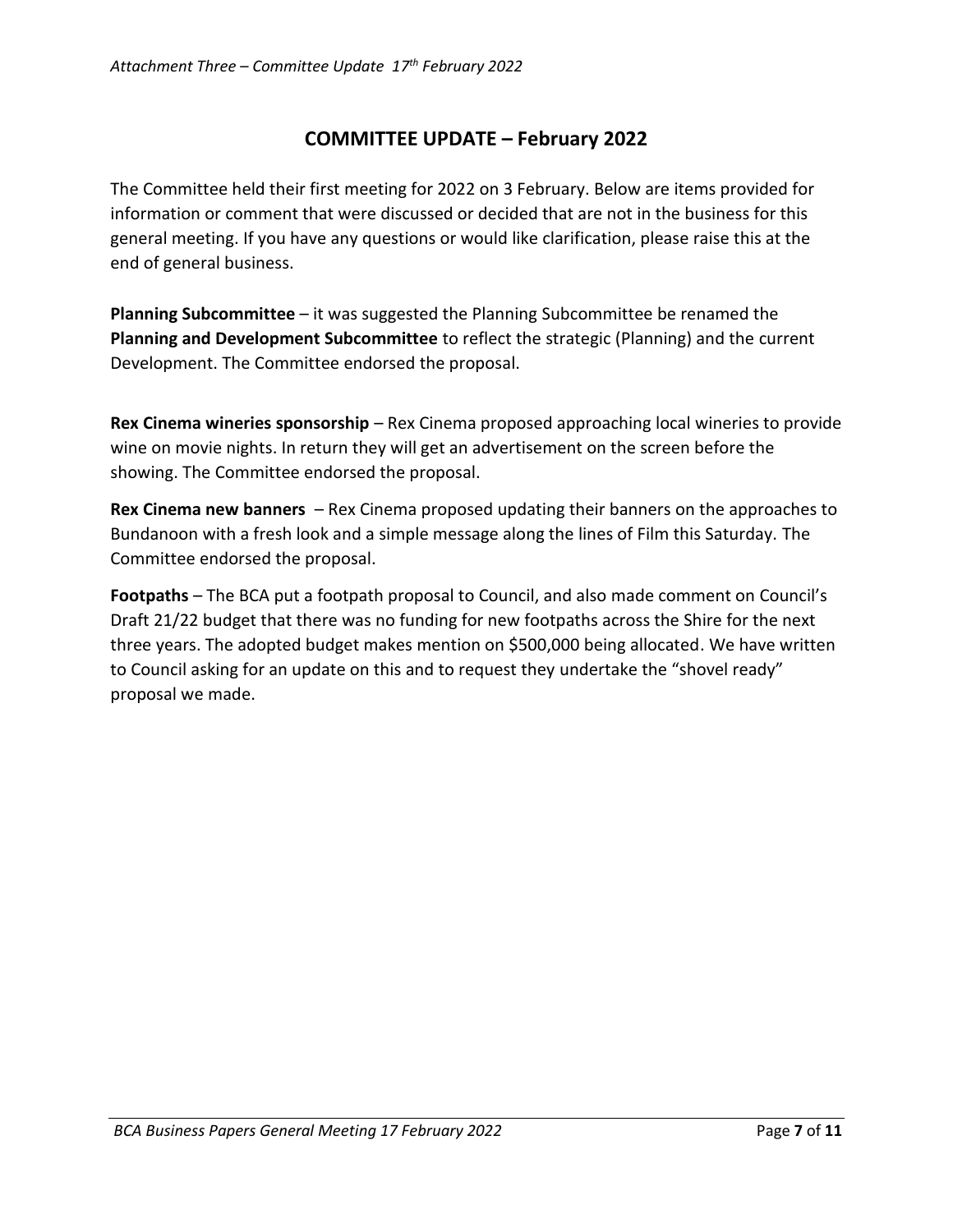# **Bundanoon Community Association Incorporated** As at 31 January 2022

|                                                 | 31 JAN 2022  | 31 JAN 2021 |
|-------------------------------------------------|--------------|-------------|
| Assets                                          |              |             |
| Bank                                            |              |             |
| <b>BDCU Account</b>                             | 11,987.92    | 29,686.68   |
| BDCU Burgess St Storage/Winterfest Term Deposit | 68,298.65    | 74,510.32   |
| <b>BDCU Online Saver</b>                        | 51,187.19    | 62,100.61   |
| <b>BDCU VISA Debit Card</b>                     | 1,658.47     | 767.09      |
| <b>Total Bank</b>                               | 133, 132. 23 | 167,064.70  |
| <b>Current Assets</b>                           |              |             |
| <b>Accounts Receivable</b>                      | 2,243.98     | 2,024.90    |
| <b>Cash Floats</b>                              | 1,150.00     | 1,150.00    |
| <b>Petty Cash Floats</b>                        | (300.00)     | 200.00      |
| <b>Square Cash Clearing</b>                     | 25.00        |             |
| <b>Total Current Assets</b>                     | 3,118.98     | 3,374.90    |
| <b>Fixed Assets</b>                             |              |             |
| Accum. Depreciation: Computers                  | (4,304.00)   | (A.304.00)  |
| Accum. Depreciation: Equipment                  | (25,035.00)  | (25,035.00) |
| Accum. Depreciation: Furniture                  | (22,400.00)  | (22,400.00) |
| <b>Computers at Cost</b>                        | 7,925.25     | 7,925.25    |
| <b>Equipment at Cost</b>                        | 68,819.10    | 61,549.10   |
| <b>Furniture at Cost</b>                        | 55,540.55    | 55,540.55   |
| Inventories                                     | 3,204.60     | 3,204.60    |
| <b>Total Fixed Assets</b>                       | 83,750.50    | 76,480.50   |
| <b>Non-current Assets</b>                       |              |             |
| <b>Deposits to Suppliers</b>                    | 300.00       | 300.00      |
| <b>Total Non-current Assets</b>                 | 300.00       | 300.00      |
| <b>Total Assets</b>                             | 220,301.71   | 247,220.10  |
| Liabilities                                     |              |             |
| <b>Current Liabilities</b>                      |              |             |
| <b>Accounts Payable</b>                         | ٠            | 4,158.12    |
| Accruals                                        | 182.00       | 182.00      |
| Grants Received in Advance                      | 37,000.00    | 37,000.00   |
| GST                                             | (63.44)      | 773.35      |
| <b>Hall Bonds Held</b>                          | 925.00       | 500.00      |
| Rounding                                        | 53.51        | 0.01        |
| <b>Total Current Liabilities</b>                | 38,097.07    | 42,613.48   |
| <b>Total Liabilities</b>                        | 38,097.07    | 42,613.48   |
| <b>Net Assets</b>                               | 182,204.64   | 204,606.62  |
| Equity                                          |              |             |
| <b>Current Year Earnings</b>                    | 2,281.57     | (1,034.11)  |
| <b>Internal Transfer</b>                        | (1,211.51)   |             |
| Prior Year's Surplus/Deficit                    | 181,134.58   | 205,640.73  |
| <b>Total Equity</b>                             | 182,204.64   | 204,606.62  |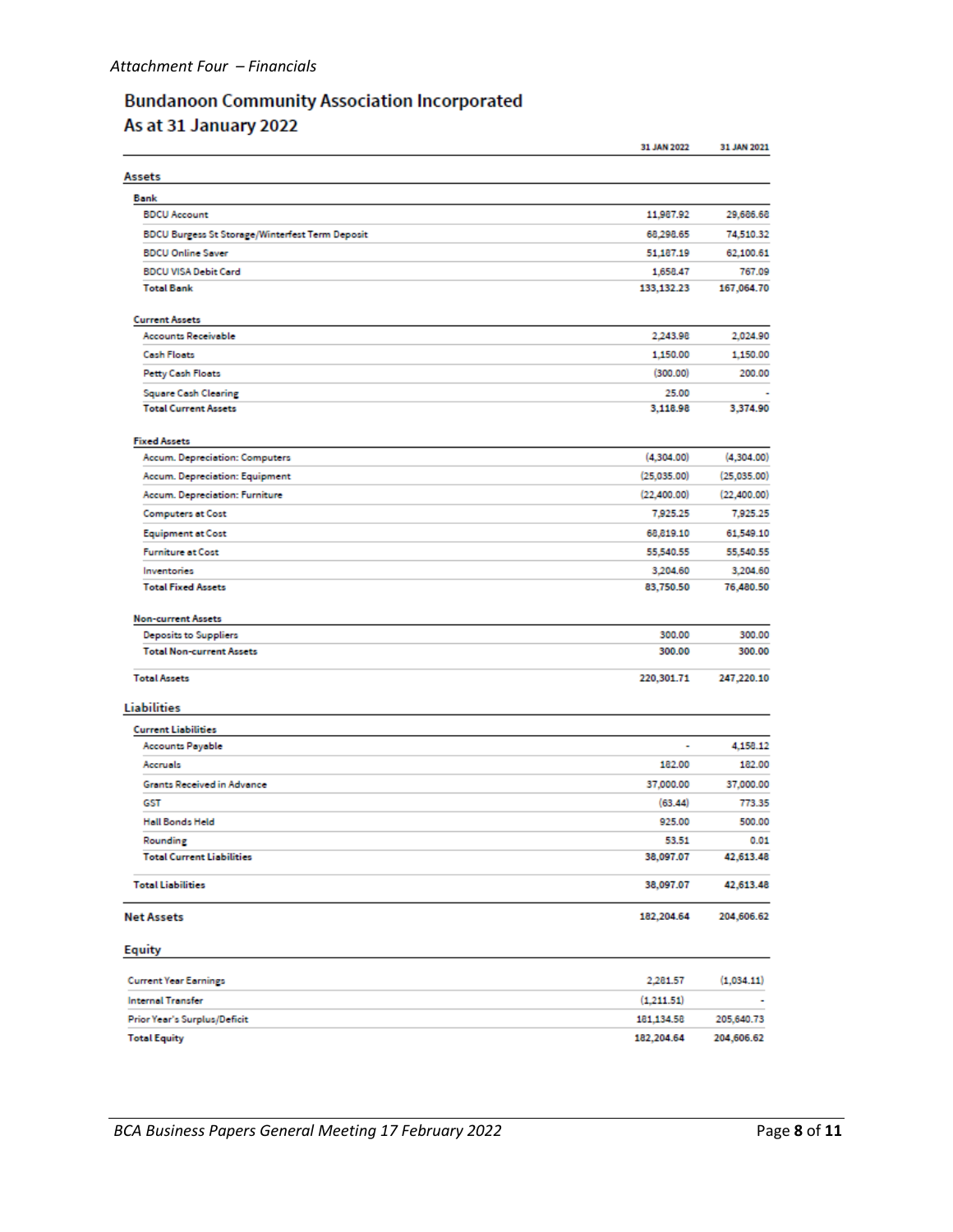# **Profit and Loss**

# **Bundanoon Community Association Incorporated** For the month ended 31 January 2022

**JAN 2022** 

| <b>Trading Income</b>       |          |
|-----------------------------|----------|
| <b>Hall Hire - External</b> | 3,195.27 |
| Hall Hire - Internal        | 1,122.00 |
| <b>JCG Subscription</b>     | 18.18    |
| <b>Membership Fees</b>      | 25.16    |
| <b>Square Sales</b>         | 27.27    |
| <b>Total Trading Income</b> | 4,387.88 |
| <b>Gross Profit</b>         | 4,387.88 |

#### **Gross Profit**

| <b>Operating Expenses</b>       |          |
|---------------------------------|----------|
| <b>Equipment Purchases</b>      | 22.64    |
| Music@10                        | 1,000.00 |
| <b>Online Subscription</b>      | 47.27    |
| Postage                         | 101.07   |
| Rates                           | 107.45   |
| Refunds                         | 113.64   |
| Reimbursements                  | 357.70   |
| Storage                         | 356.54   |
| <b>Total Operating Expenses</b> | 2,106.31 |
|                                 |          |

**Net Profit** 

2,281.57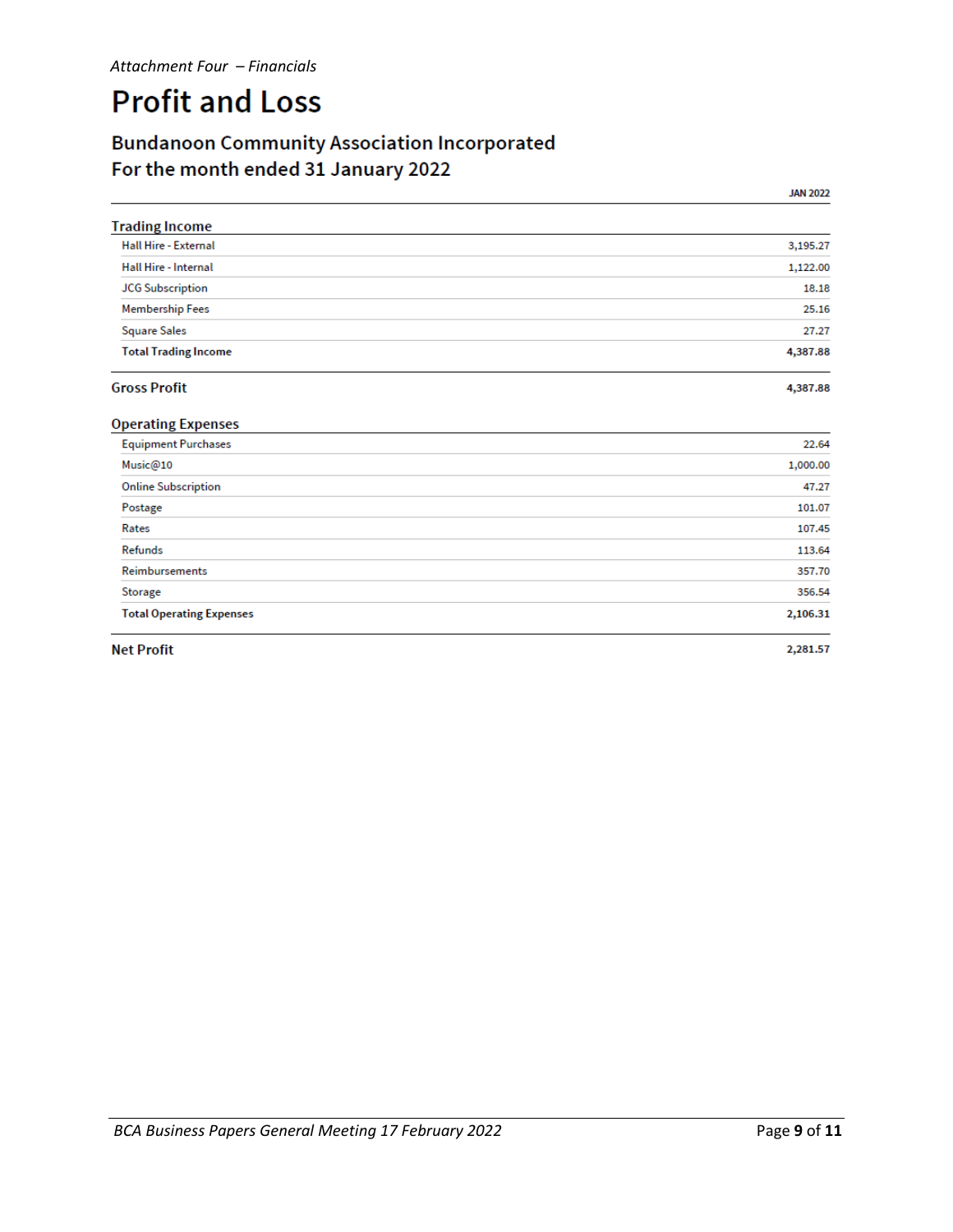#### **CONVENORS' REPORTS – FEBRUARY 2022**

Because of the Covid restrictions, quite a number of Subcommittees were unable to proceed with their activities at the end of last year and the beginning of this year. So there are fewer Reports than usual.

The following have been able to report on their Subcommittees' activities. There will be more reports next month at the Annual General Meeting.

#### **Arts Bundanoon**

Our first Music@10 concert for 2022 was held on 8th January with pianist Lee Akinsanya and violinist Nan Heo, who gave an outstanding performance of works by Ludwig van Beethoven, Elena Kats-Chernin, and Manuel de Falla. There was a small but appreciative audience whose resounding applause echoed the quality of the music.

Further concerts are programmed for the second Saturday of the month – please come and join us!

February 12th: Annie Ma – piano March 12th: Ying Ho – piano April 9th: Nicholas Kennedy – piano May 14th: Ben Adler String Quartet *Timothy Hone (Convenor)*

#### **Bundanoon – Plastic Free As We Can Be**

We are very excited to announce that, in partnership with the **Wingecarribee Shire Council** and the **Boomerang Alliance**, we will be participating in the **Plastic Free Places Program**: [https://www.plasticfreeplaces.org/,](https://www.plasticfreeplaces.org/) commencing later this month. The aim is to reduce single-use plastic packaging and items, to create lasting changes towards a circular economy, and to support business transition to the single-use plastic free future that will soon become law in NSW. We will be inviting all the food outlets in Bundanoon, and our neighbouring villages, to join.

We are also proud to announce that a sign featuring the "Bundanoon - Plastic Free As We Can Be" logo will soon be installed just off the western side of Bundanoon Rd, 150 metres south of the information rest area, continuing to build on the highly successful **Bundanoon On Tap** campaign started in 2009.

*Greg Olsen (Convenor)*